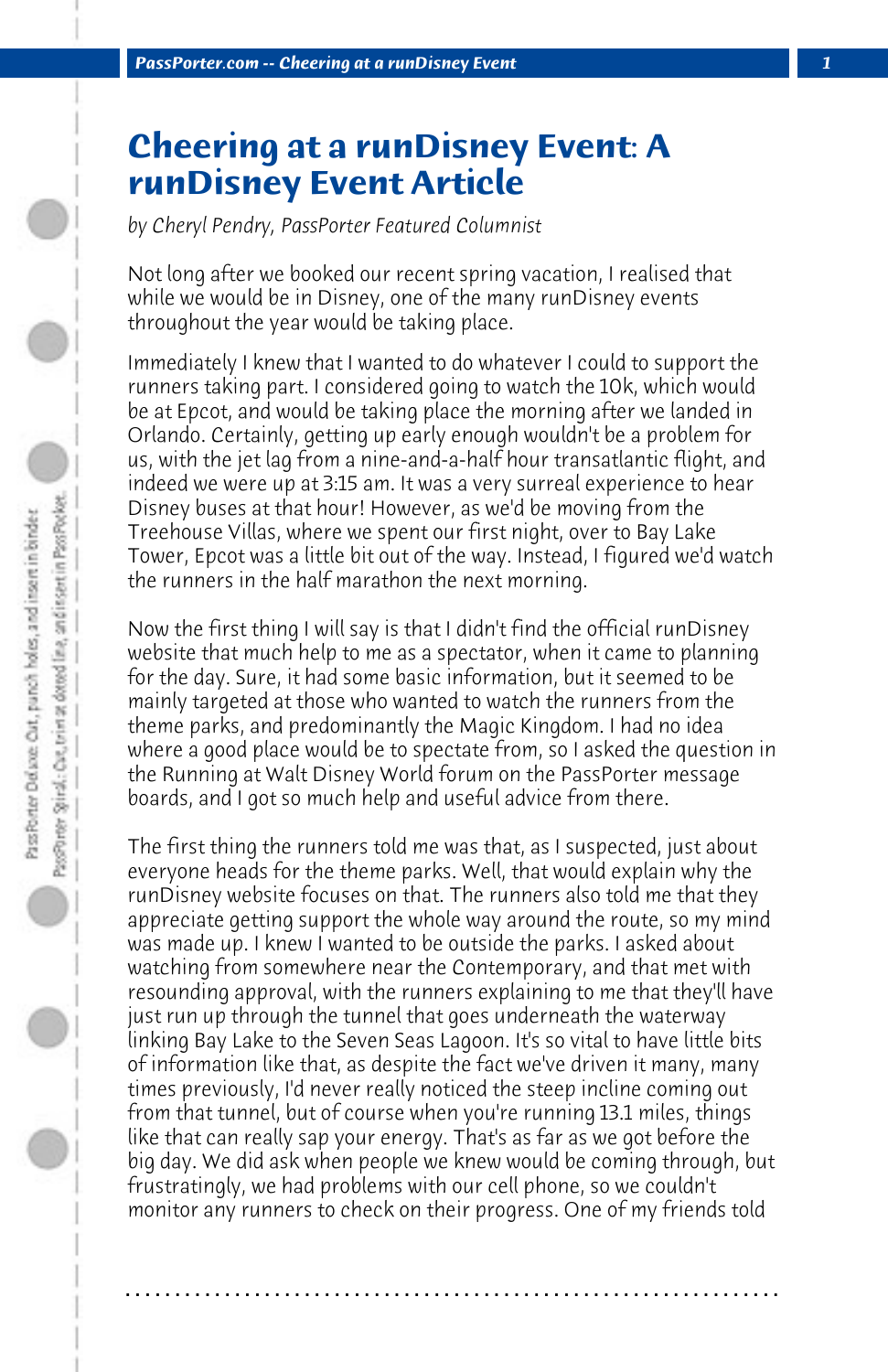me that she'd be a "yellow Belle," and gave me the rough time she thought she'd be through. Easy, I naively thought. I'll have no problems spotting her. Oh my goodness, how wrong could I be? I have never seen so many yellow Belles in my life, so that's my first piece of advice to anyone wanting to watch a race -- ensure that you can track your runners.

We ended up watching from the entrance to the Contemporary, and here's where we got a bit of a shock. We figured that we'd be able to get nice and close to the runners, so we could see people easily, but no such luck. We were held at the road that runs in front of the Contemporary, and the runners were on the other side of the road, with traffic passing in front of us. It was very frustrating not to be able to get closer, and it left one lonesome Disney security guy shouting for the runners, and supporting them. He did an admirable job, but the little group of us at the side of the road were, I think it's fair to say, disappointed not to be a bit nearer.

We did notice later on when we were watching the runners from our room at Bay Lake Tower that there were some people on the other side of the road, but we think they were all volunteers, and we noticed that, once they were there, they weren't going anywhere, with a constant stream of runners in front of them for hours. So I guess that's the second thing to be aware of--you need to plan ahead as to where you'll be located, and whether the race will actually cut you off from your chosen spot.

In fact, that morning, no-one could walk from the Contemporary over to the Magic Kingdom, and surprisingly for Disney, there was no warning of that whatsoever for those staying at the resort. Cars and buses could get in and out, albeit with delays, but I was expecting a note in our room, setting out how the race could affect us, and we had nothing, which was quite disappointing.

What I couldn't get over during the time we were down there watching the race was how many runners there were. I knew that thousands and thousands take part in runDisney events, but it's not until you see the endless stream of runners stretched out in front of you that you can actually start to take in what that number of people actually looks like. I had nothing but admiration for all of them, as there's no way I could ever run that distance.

The other thing I absolutely loved about being a spectator was seeing all the amazing outfits. It's amazing enough, to me anyway, to run a half marathon, but to see the work that had gone into what people were wearing, and in some cases, how difficult it must have been to run in

**. . . . . . . . . . . . . . . . . . . . . . . . . . . . . . . . . . . . . . . . . . . . . . . . . . . . . . . . . . . . . . . . . .**